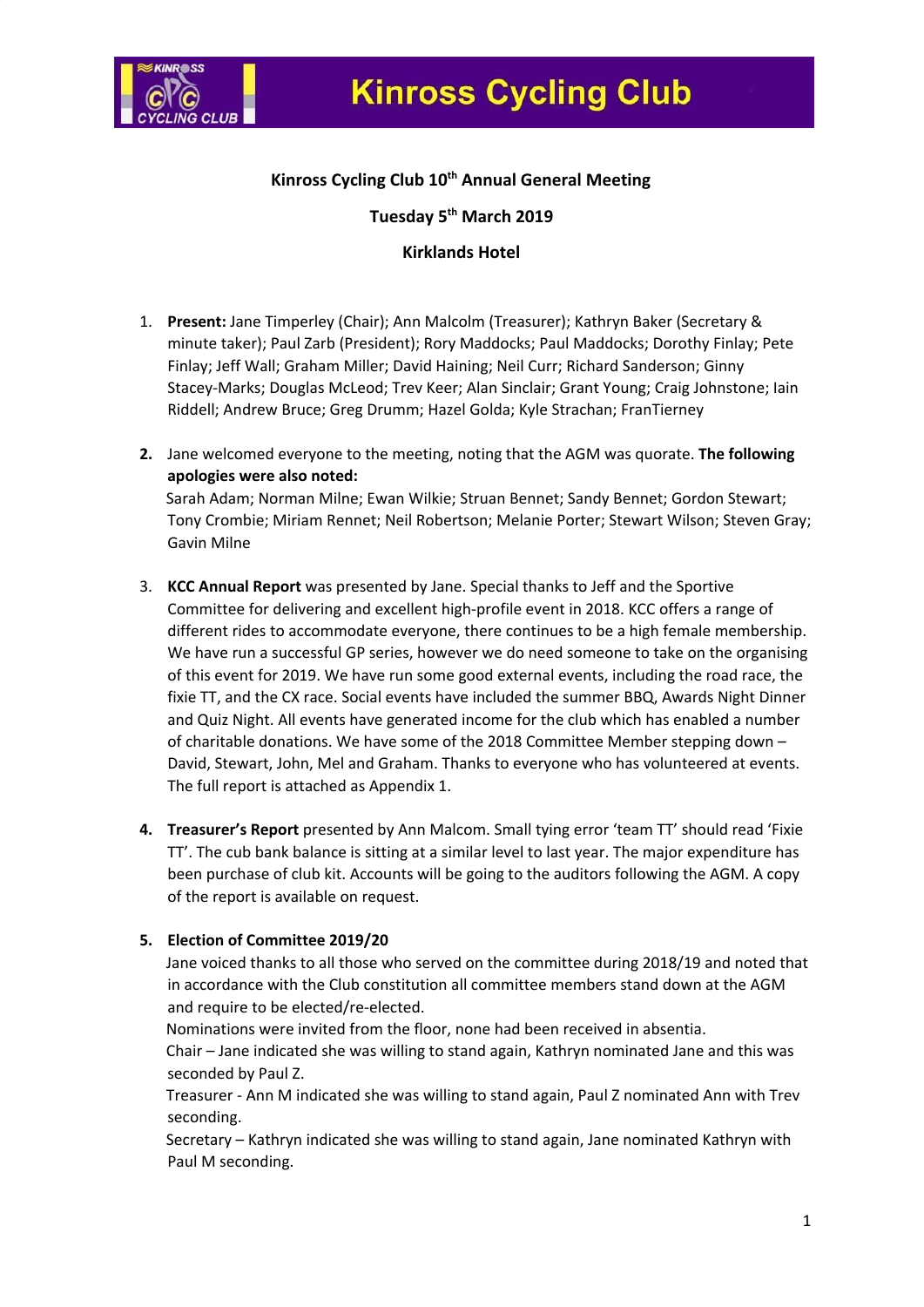

# **Kinross Cycling Club**

There are a number of other Committee roles and nominations were invited to join the Committee and contribute to the following roles:

- Membership Secretary
- Volunteer Co-ordinator
- **Web Master**
- Sportive Co-ordinator
- Social Convener
- Committee member
- Ride Development

Richard Sanderson was nominated by Jane, seconded by Graham with a view to taking on the IT / Web management

Ginny Stacey-Marks was nominated by Paul M and seconded by Jane

Kyle indicated he was happy to continue as Kit Manager, nominating himself and this was seconded by Paul Z

Hazel Golda was nominated by Kathryn and seconded by Fran with a view to involvement in the Membership Committee role.

Jeff indicated he was willing to remain as Chair of the Sportive Committee, nominated by Paul Z and seconded by David.

GP series organiser Paul Z will take on coordination drawing together a team to take this forward

Paul Z has indicated that he is happy to remain as President, this was proposed by Jane and seconded by Kathryn

#### **6. General Business**

#### **i. Membership Subscription**

Jane invited comment as to whether the membership fee should remain at £10. There was general feeling that this was acceptable. Jane proposed this be formally approved and this was seconded Kathryn – those present were in agreement. **Membership to remain at £10/£5 for under 18s**

#### ii. **Club Constitution**

Jane invited comment on the amended Club Constitution which has been out for consultation to the membership via the website. There were no comments. It was proposed the revised constitution therefore be adopted by Kathryn, seconded by Neil Curr. **Revised constitution adopted.**

iii. **Motion 1** - The membership fee may be waived for new members joining after 1st December in any membership year. This will be at the discretion of the Membership Secretary, in consultation with the Committee. This was agreed, following brief discussion about how this can be managed within the BC system (proposed by Trev, seconded by Graham)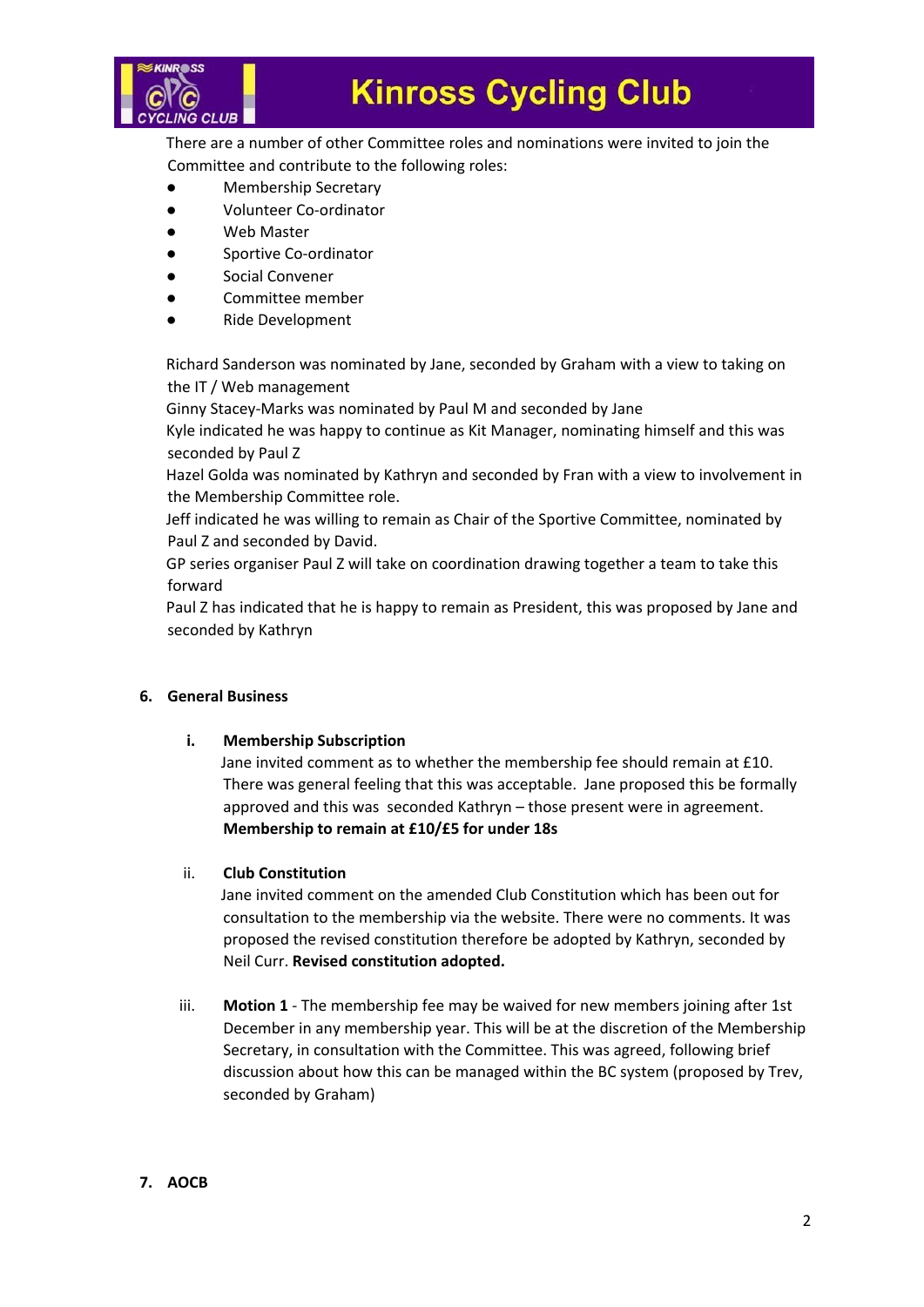

- a. Paul Z wanted to acknowledge Pete and Dorothy's efforts this year running regular mtb rides over the year. There is a WhatsApp group which people are welcome to join.
- b. West Lothian Clarion are seeking to raise funds to develop a cycle circuit in Linlithgow. Paul Z suggested that the club could make a donation of £500, this was supported by those present and agreed. There was a further suggestion to donate a couple of Sportive places to be auctioned to raise funds for this.
- c. David highlighted the need for more volunteers for the Sportive as we are about 10-15 volunteers short, making a plea for more of the membership to come forward to volunteer. Jeff has also indicated that he intends to step down after the 2020 event so some succession planning in needed.
- d. FCA organised TT and other events, KCC is a member of FCA. There are some new requirements from BC regarding First Aid at events and as a member KCC has a responsibility to provide both volunteers and volunteer first aiders. Paul M is our link and representative on FCA
- e. Saturday Runs ride leader meeting is planned to discuss arrangement for Spring/Summer rides.
- **8. Date of next meeting: date to be confirmed but it will be in March 2019**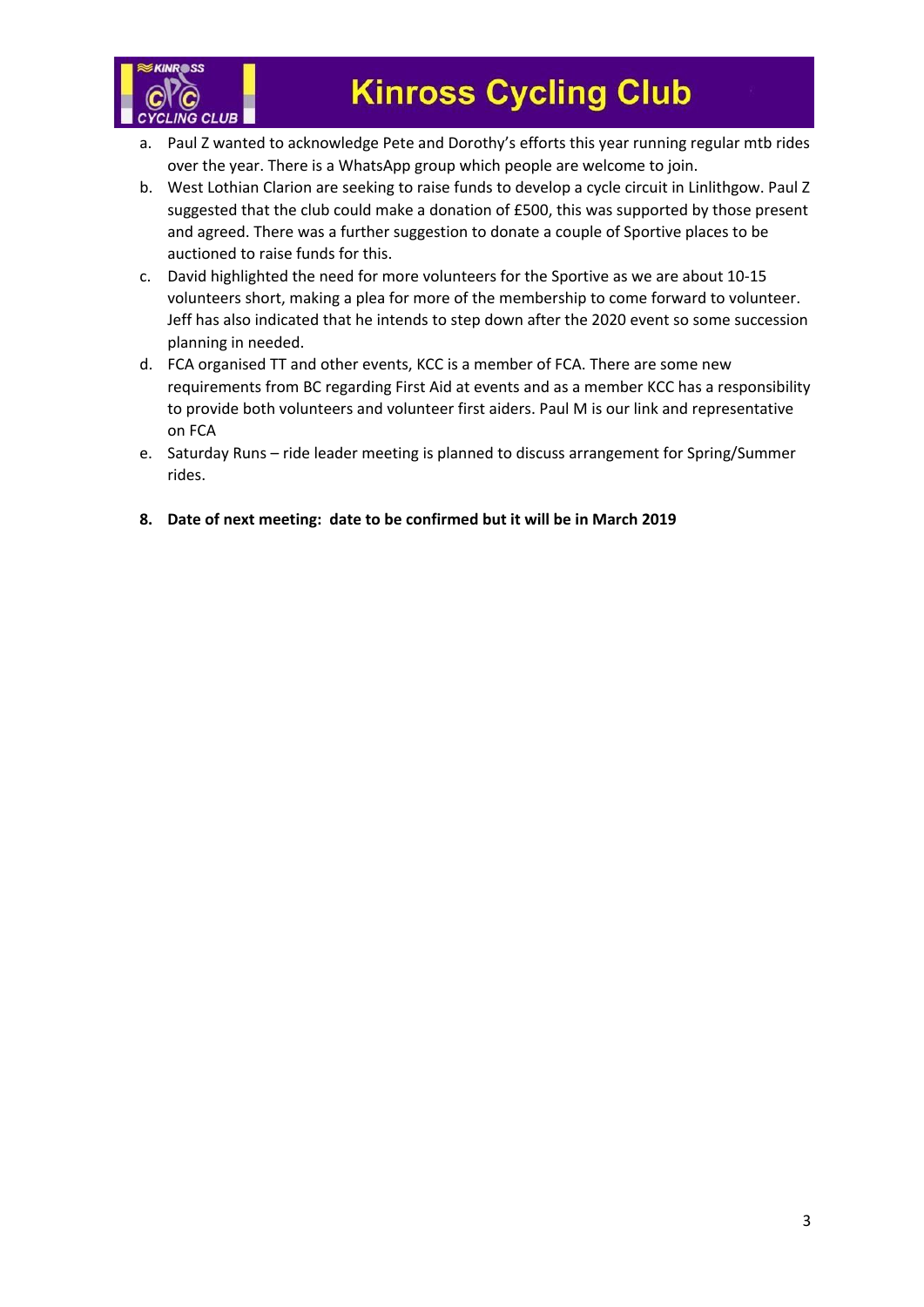

Appendix 1 – KCC Annual Report

## **KCC REVIEW OF THE YEAR 2018.**

The cycling year got off to a slow start in 2018, with a very long winter and the Beast from the East keeping cycling for many confined to indoors and the turbo trainer. Nonetheless we had a successful Kinross Sportive, organised for the second year running by Jeff and his excellent Sportive committee. Success on the day is the result of months of preparation, and requires much support on the day from club members, families and community groups to keep things running smoothly.

Before the Sportive there was another successful trip to Majorca for some spring training miles, and this event is now a well established fixture in the KCC year.

Summer when it came was a cracker and it brought plenty of people out on club rides and to club events. We continue to have club rides on both Saturdays and Sundays every week, offering a choice of difficulties and distance to meet a broad range of interests and abilities.

The Grand Prix Series was well attended and there were many new faces, and also some new course records set. The men's event was very closely contested and there was only a one point difference between the winner Erik Lornie and runner up Richard Sanderson. Miriam Rennet was unrivalled in the women's event. **If this fabulous club series is to continue we need some willing folk to take over its organisation**.

We hosted the open fixie and Ochils TT again this year and had a reasonable entry of fixie aficionados contest the event. Our own Kathryn Baker was our first ever lady entrant and she managed to ride her fixie up Stronachie with a smile on her face.

We hosted a road race once again in September, and also the Meedies Madness CX race. Both of these events are hugely demanding of human resource from the club and we are indebted to all of the volunteers who help to make these national events a showcase for our club.

Stewart Wilson organised two visits over the year to the Sir Chris Hoy Velodrome, both were well attended by club members.

On the social front, we held another summer barbeque at Loch Leven's Larder. Sadly no rounders this year owing to rainy weather.

Awards night was also held at The Larder. The meal and venue were excellent and around sixty of our members attended. Our guest speaker was adventure rider Lee Craigie.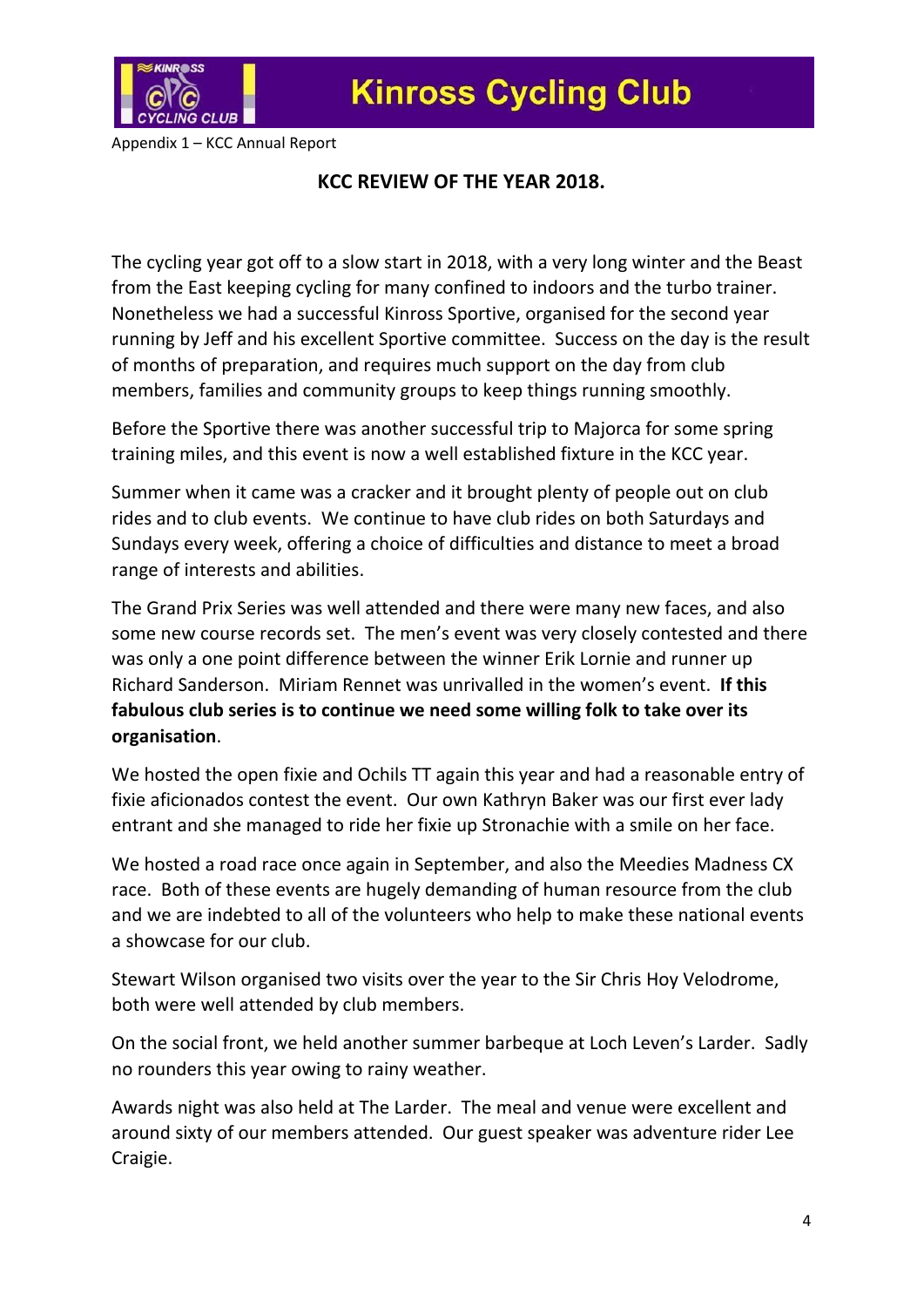

# **Kinross Cycling Club**

In February we held a quiz night at Unorthodox Roasters. Roddy and Lynne Pattison did an excellent job as quiz master and support, and the team at the café provided us with great drinks and Tapas. Proceeds from the raffle and a donation from the club enabled us to present a cheque for over £350 to PADS dog rescue.

It is a philosophy of KCC that we support other community groups in the local area when we have the funds available to do so (and income from the Sportive means we are able to do this). As part of our charity partnership we were able to donate £7800 to CHAS this year, making a total since the outset of over £60000. We have also made the following charitable donations:

Kinross Scouts £200

PADS £200 Kinross Ladies Netball Club £250 KLEO £200 Kinross Day Centre £500 Kinross-shire Fund £200 Fife Police Volunteer Group £150

Most of the above groups support us in return by supplying helpers for the sportive.

This year we have switched our kit suppliers to Endura and Kyle has a good stock of a full range of KCC kit. Feedback regarding quality and fit has been good.

The "Gellydrome" cycle park at Lochgelly open in May this year and it has proved to be a fantastic venue for both training and competing. We have organised a successful series of winter coaching sessions. A number of KCC riders have competed in Crit races that have been held at the cycle park, and KCC will be hosting the National Crit Championships in May 2019.

Once again we have organised winter fitness training classes run by fitness trainer Joanna Waz. These classes run for 20 weeks from November to end March and provide fantastic strength and conditioning, targeting cycling muscles, to maintain and improve fitness during the off season.

All of the above is only possible because of the behind the scenes work that is put in by volunteers and committee members, all of whom have jobs, families and interests outside of the cycling club but are still willing to give up their time to contribute to the successful running of our club. The hard working committee this year were Kathryn Baker (secretary), Ann Malcolm (treasurer), Paul Zarb(president), Mel Porter,